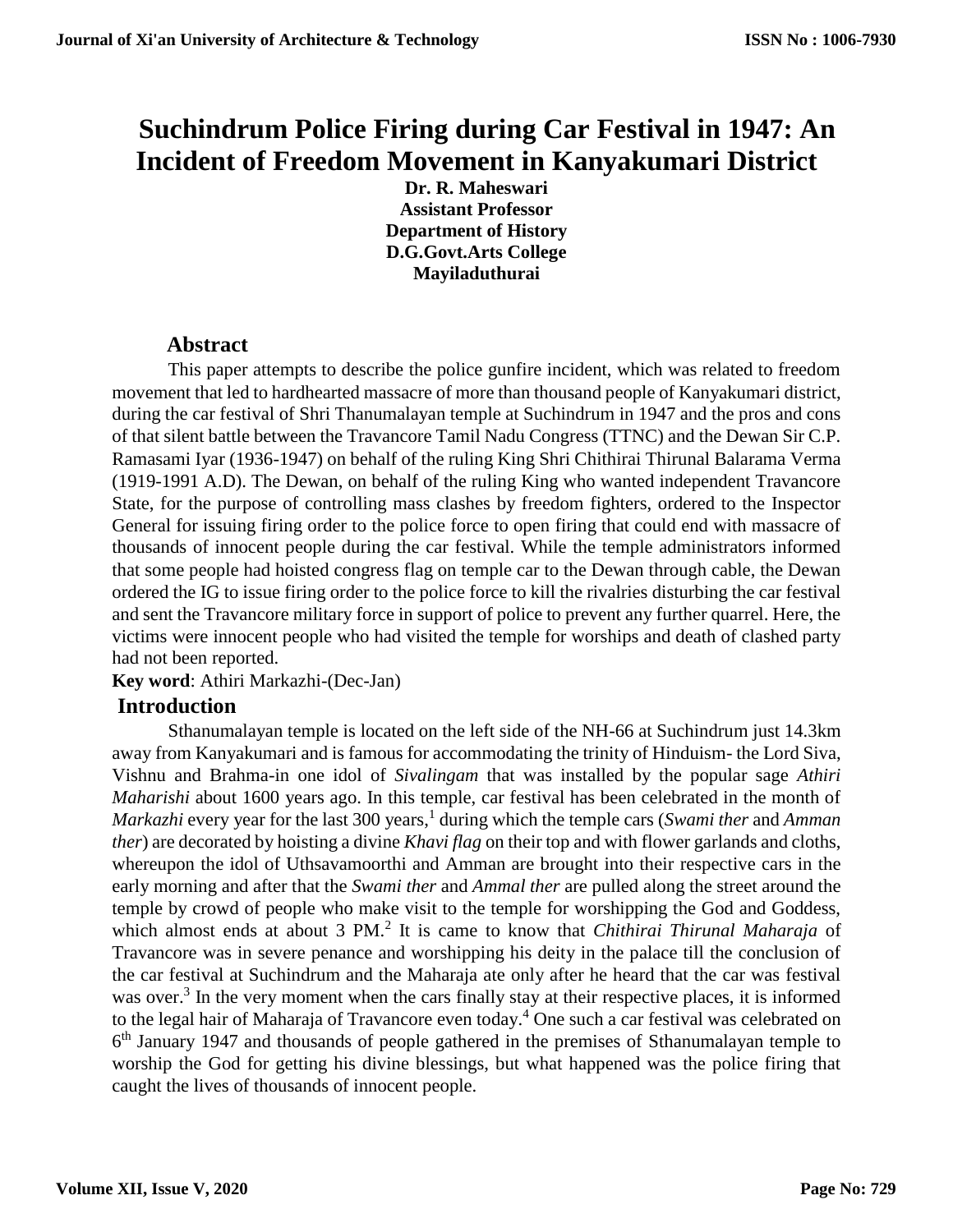#### **Travancore Tamil Nadu Congress (TTNC)**

Kanyakumari district was once popularly known as South Travancore in the Travancore Princely State under the sovereigns of the Maharaja of Travancore who ruled the country with Malayalam as the official language and Dewan as the chief administrator in every department. The Travancore Royal family was always hand -in-hand with the British Residents, in Madras, who were representatives of the British Crown in India to administer the State in whatever the way as the condition permitted, and who were in fact responsible for early social reforms among the people. With the effort of the residents, Christian Missionaries were brought to Travancore for introducing English Education and Christianity among the oppressed people, which would result in much social reformation in the State at the initial stage and at the same time created much violations and riots between caste Hindus and oppressed castes. People of South Travancore where Tamil is the mother tongue for most people suffered serious problems in Travancore due to their minority and discrimination in education.<sup>5</sup> In order to get a linguistic relief from dominant Malayalees, some youngsters, who were active Tamil members of Travancore State Congress, announced that Malayalees could had no right over South Travancore where most people speak in Tamil and their proposal was placed before the Nagercoil division of the Travancore State Congress Committee for approval on 18<sup>th</sup> November 1945.<sup>6</sup> Notable leaders of South Travancore strongly resisted their proposal because of the belief that it would not be safe to accept the claims of the Kerala committee over South Travancore and hence they walked out of the meeting to show their protest.<sup>7</sup> As there appeared objections against the proposal, the Tamilians of South Travancore planned to instigate a political revelry for the benefits of Tamilians, in the name of Nanchilnad Tamilian Congress.<sup>8</sup> The name Nanchilnad originally include the areas of Agasteeswaram and Thovalai taluks, but Kalkulam and Vilavancode taluks do not come under Nanchilnad. Therefore, the delegates under the headship of Sam Nathaniel met at Nagercoil on 16<sup>th</sup> December 1945 and initiated the political party, the All Travancore Tamilian Congress, which was afterward renamed as Travancore Tamil Nadu Congress (TTNC) in March 1946.<sup>9</sup>

The working committee of this party constituted Sam Nathaniel as the president, R.K. Ram as the secretary, E.R. Velayutha Perumal and V. Dhas as the joint secretaries and Gandhi A. Raman Filial, P.S. Moni, K. Nagalingam and V. Markantan as nominated members.<sup>10</sup> The TTNC demanded South Travancore as a separate district for Travancore Tamilians, whereupon Tamil separatist movement got the thought of people of South Travancore; thus, a constructive situation was built up for the Tamil Identity Movement by releasing pamphlets and by organizing public meetings. Without delay after inception, it gained much support from linguistic renaissance groups of Vellalas and Nadars for working together to achieve their goals and the strength of the TTNC increased in full fledge. The leaders of the TTNC preached about class hostility and stressed the need for a separate Tamil province to squash out the social howlers.<sup>11</sup>To get mass support from people outside the Travancore, the leaders of TTNC released their active propaganda in Tamil speaking areas of Madras Presidency and met prominent congress leaders of Madras State like K. Kamaraj, M. Bhaktavatsalam, L.S. Karayalar and Muthurengamuthaliar and sought their prop up for their theme.<sup>12</sup> Highly appreciated personalities such as N. S. Krishnan, T.K.S. Brothers and P. Jeevanandam , who are all natives of South Travancore, came forward to assist the TTNC along with the backing of three million Tamilians of Madras State in their agitation. Hence, the TTNC became a popular movement that gained the strength at the grassroots level in South Travancore.<sup>13</sup>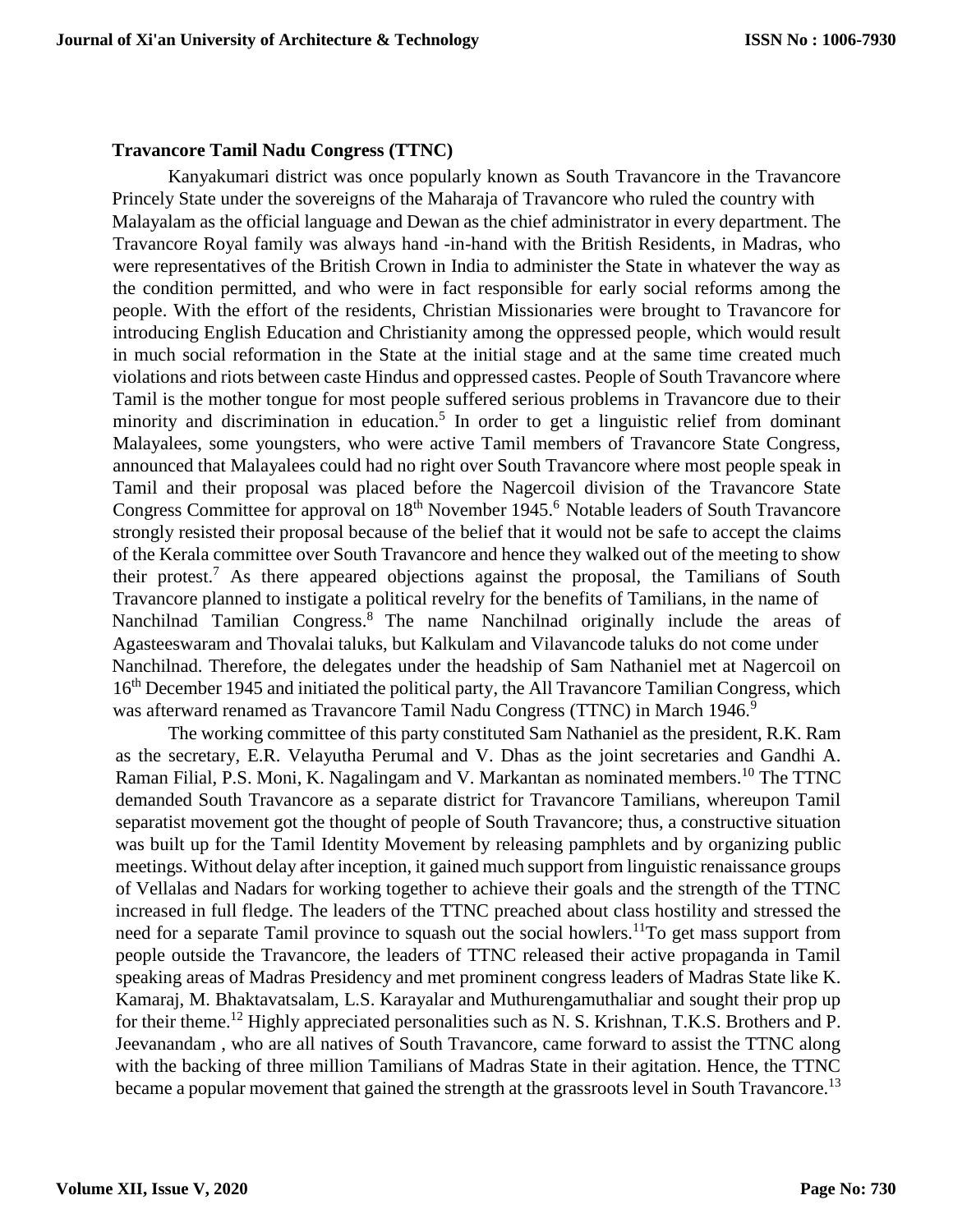The Cochin ruler On 29<sup>th</sup> July 1946, the Cochin ruler announced the formation of a linguistic Kerala State by merging the Malabar District of the Madras Province with the princely States of Travancore-Cochin and it was supported by the State Congress in the Trichur convention,<sup>14</sup> but it in fact widened the cleft between the State Congress and the TTNC. Thereafter, the TTNC, in the meeting at Nagercoil on  $20<sup>th</sup>$  September 1946, strongly claimed for separate province for Tamilians with right to self-determination.<sup>15</sup> Having influenced by the arrival of leaders of United Kerala Movement and T. Prakasam of Madras to South Travancore, the leaders of the TTNC maintained contacts with the leaders of the Indian National Congress and leaders of Madras State Congress.<sup>16</sup> In "Tamil Murasu" dated 6<sup>th</sup> September 1946, M. P. Sivananam wrote an article entitled *Puthiya Tamilakam* (=New Tamil Nadu) and then on invitation, he visited South Travancore on 24<sup>th</sup> October 1946 and addressed meetings held by the TTNC at Vadassery, Mylaudy and other places of South Travancore.<sup>17</sup> Thus, the TTNC had been actively claiming separate district for Tamilians in Travancore under the support of the Indian National Congress. **Suchindrum Car Festival and Police Firing** 

In the Sthanumalayan temple at Suchindrum, the 10 days long *Markazi festival* was started with the hoisting of flag on December 26, 1946, and celebrations were going continuously with prayers, poojas and Saiva commentaries on behalf of Thiruvadudhurai Atheenam. On January 1, 1947, the State Congress, in which the member are all Malayalees, conducted a meeting at Suchindram, wherein Muthukaruppa Pillai condemned the activities of the TTNC that urged separate district in Travancore and the proposed some constitutional reforms as substitutes for it.<sup>18</sup> To oppose it, on the same day, TTNC conducted another meeting at Suchindram under the leadership of Veerabhadra Thevar, but that meeting was abruptly stopped by howling and bawling of slogans by the well-wishers of State Congress.<sup>19</sup> The supporters of TTNC however sought against it and planned to hoist the flag of the Indian National Congress on the temple car on the day of car festival.<sup>20</sup>

On the 6<sup>th</sup> January 1947, the temple cars –the *Swami ther* and *Amman ther* – were embellished with flower garlands and pretty cloths, plantains and others in the early morning at about 6.30 AM and the cars were ready for their procession along the streets around the temple.<sup>21</sup> At about 7.00 AM, while the Uthsavamurthis were brought into the respective cars, a group of people belonged to the Youth Wing of TTNC, who had clad khathi cloths rushed here and there along the streets along with the crowd of devotees and some of them sought to hoist the tricolour flag of the Indian National Congress on the small pillar on the top of each car.<sup>22</sup> Following this, one young man named Gajapathi, who held a congress flag on his right hand, had climbed on the *Swami ther* and hoisted the congress on it after throwing away the khavi flag previously hoisted on it.<sup>23</sup> Some sorts of quarrels had happened between the priests and the TTNC members to dispose the congress flag, so that the priests informed it to the temple authorities. When the temple authorities tried to dispose the congress flag from the car, the TTNC members fought with the Devaswom officers.<sup>24</sup> At about 7.30 AM, the police force allotted for security informed that situation to the Inspector General from whom message might have sent to the Dewan. At 8.15 AM, the IG who got permission from the Dewan issued firing order to the police force. What happened as a result was that police opened firing without mercy for about another hour so as to execute massacre of hundreds of people who visited to worship the god.<sup>25</sup> In the next two hours, the military force also joined with the police force to control the mass clashes. The people who visited to pull the temple car rushed away in all the directions and one of the three elephants brought to the festival got animated and ran in its own direction, which resulted in death of many children and women in that occasion by its legs.<sup>26</sup> During this clash, the villages got in their houses and no death was reported from the villages but death of nearby villages was abundant. However, the police record shows that the death due to firing was only four and four were injured. $27$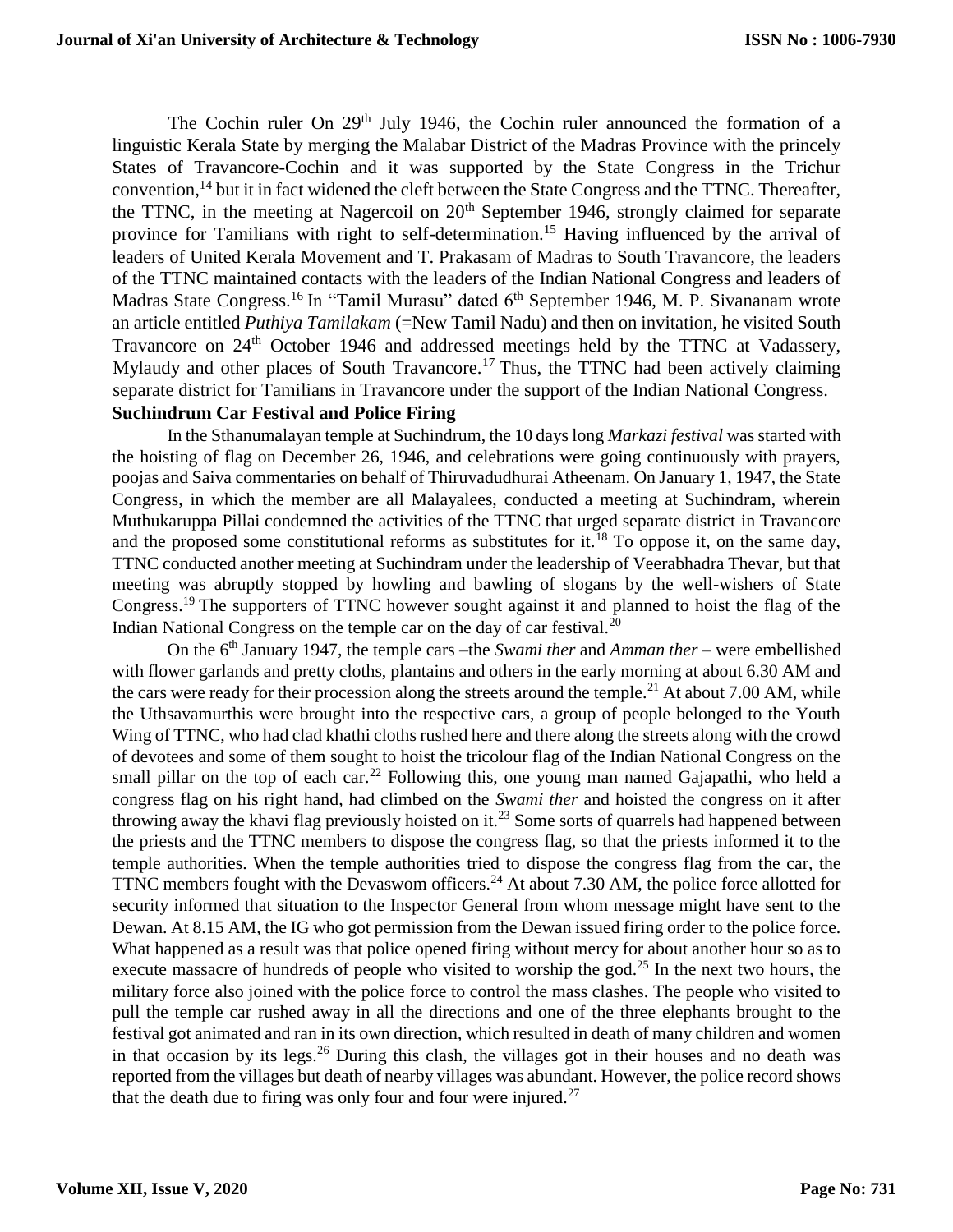Hundreds of people who are aggravated by the incidents of firing ran antagonistically fell in the temple tank by slipping and died, so that more than hundred women and children were found dead floating in the tank.<sup>28</sup> The *Hindu Bhoomi* dated December 2015 and some informers state that the number of death was actually thousands of people and injured were more than thousand. There is a possibility for thinking the death of thousands of people because at least 5000 people might have visited the temple for worshipping the deity while about 2 thousands of people might have visited to purchase equipments which were available only in such occasions.<sup>29</sup> Mr. Vasanthan's father was severely injured and his friend became handicapped after he got a bullet in his pelvis, and his father had told him that death should be more than 1000 people from nearby villages and he had seen that the temple tank was full of dead bodies.<sup>30</sup> Mr. Vasanthan's father had further stated to his son that the incident was completely merciless because the police forced had stolen the golden jewels from the corpses that were carried on military lorries to graveyard wherein they were mass buried after setting fire using petrol. He had also heard from the public that the Dewan C.P. Ramasamy Aiyar was responsible for such as merciless massacre in Suchindrum during the festival. *Hindu Bhoomi* clearly states that the Government had purposefully masked the incident by simply revealing that four persons were killed and four were injured in the police firing and the historians simply neglected it for unknown reason.<sup>31</sup> All through the day of  $6<sup>th</sup>$  January, the disposal of dead bodies was the duty of police and military. So, there was no car festival on that day and the cars did not move even a step from their residence.<sup>32</sup>

On  $7<sup>th</sup>$  January, 1947, the car festival was conducted at the temple in the early morning, but there was no one devotee was there in the premises of the temple to pull the temple cars along their routes around the temple and even the villages did not come to pull the car on that day. Finally, the police and soldiers of military came forward, after undid their shirts and boots, and drew the *Swami ther* and *Amman ther* around the temple and concluded the car festival at 2.30 AM.

After that police firing incident, there was heated discussion about the necessity of Tamil province in Travancore, which in turn helped to collapse the efforts of State congress and to favour the growth of the TTNC in South Travancore. The working committee of the TTNC uttered its heartfelt empathy to the families whose members died as well as to those who were injured in the police attack,<sup>33</sup> which was typically an eyewash to people because the activity of TTNC was the whole cause for the police firing. But, followers of TTNC condemned the action of the State Congress authorities and the police. The *Chithirai Thirunal Maharaja*, the ruling King, wanted the whole of Travancore as independent Princely state under his rule,  $34$  so that the Dewan who served for Travancore King needed to control the activities of the members of TTNC which had the support of Madras state congress and the National Congress Party which fought for freedom of the whole of Indian Union.<sup>35</sup> For controlling the mass conflict, the Dewan therefore needed immediately to issue firing order to police and to send the military unit to prevent any further mass clashes at Suchindrum. For that reason, police firing during the car festival of Suchindrum temple in 1947 was purely an incident relating to freedom movement in the extreme south of India.

#### **Conclusion**

Silent rivals between the Malyalees dominated State Congress and the Travancore Tamil Nadu Congress (TTNC) consisted of Tamilians for many years brought a conflict in Suchindrum by the way of political meeting on 1<sup>st</sup> January 1914. In order to overcome the effects of the State congress, the members of TTNC attempted to hoist the Congress flag on the temple festival on  $6<sup>th</sup>$ January 1947. The Diwan Sir C.P. Ramasami Iyar (1936-1947), on behalf of the ruling King Shri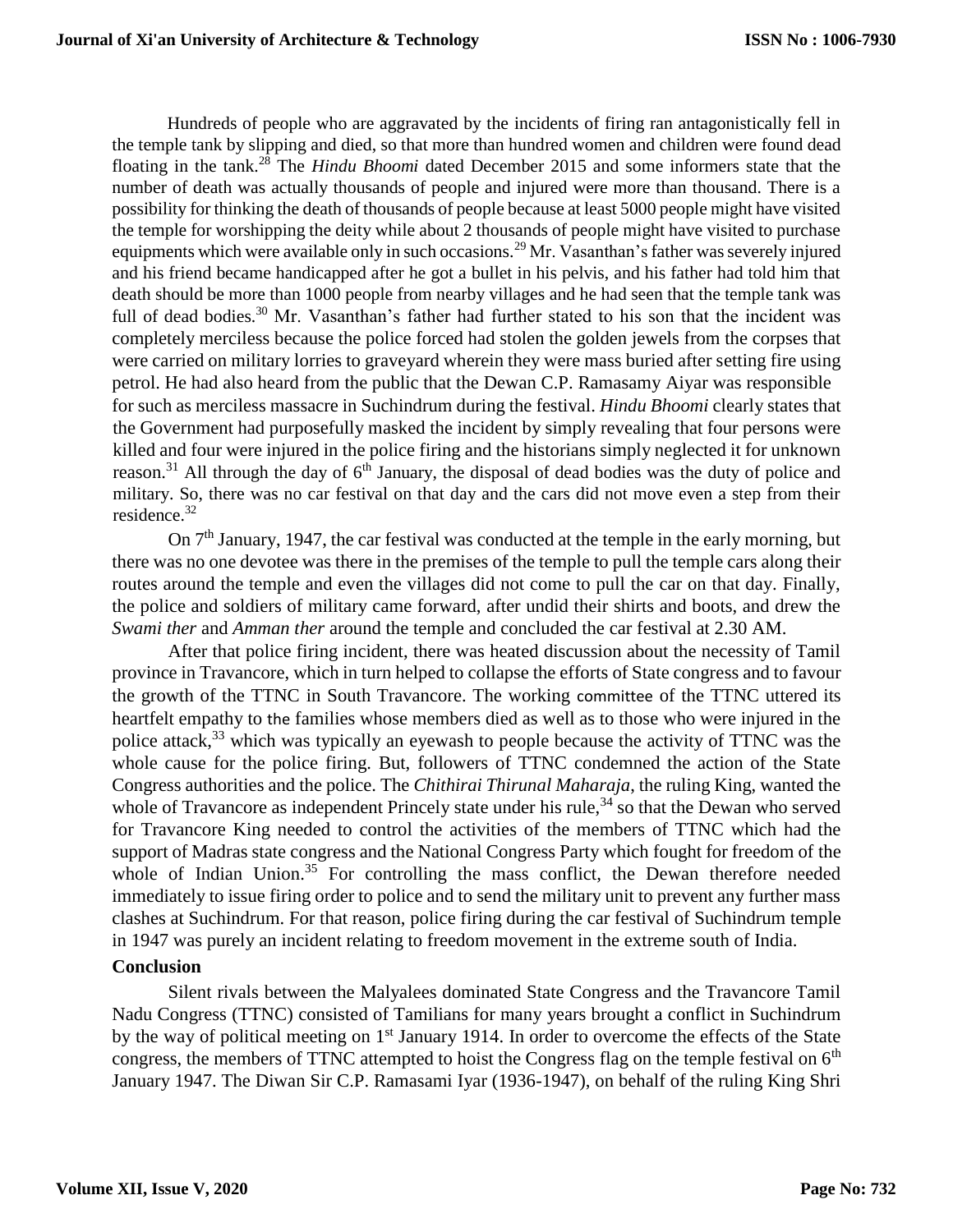Chithirai Thirunal Balarama Verma (1919-1991 A.D), for the purpose of controlling mass clashes by freedom fighters, ordered to Inspector General for issuing firing order to the police force to open firing that could end with massacre of thousands of innocent people during the car festival. The members of TTNC should not have selected the car festival day to express their eagerness in isolated district of Travancore and even if they had selected that day, they should not have interfered with ritual activities of the temple. When members of TTNC show their violence on temple car managed by Devaswom Board, it seemed to be the duty of Dewan to control hostilities for protecting the temple and temple cars, which had urged him to use his force for firing on wrongdoers.

### **Endnotes**

- 1. *Dhinakaran (*Tamil daily), Nagercoil, dated 9.02.1999, p.8.
- 2. K.K. Pillai*, The Suchindrum Temple- A Monograph,* Madras, 1953, pp.230-240*.*
- 3. Mr. Ramakrishnan (age 87), Pooja performer at Suchindram temple gave this information.
- 4. Information from temple authorities dated on 20-11-2013.
- 5. *Dinamalar,* 1 November 1956, p.
- 6. V.P. Menon, *The Story of the Integration of the Indian States,* New Delhi, 1950, p.236.
- 7. Sam Naheniel, "*History of the TTNC, 1945-1947*", *Kanyakumari,* 28 November 1973 *p.5.*
- 8. P.S. Moni, *Tiru Tamilar lyakkam (*Tamil*),* Kanya Prasuralayam, Nagercoil, 1956, p. 12.
- 9. B. Maria John, *Formation of the State of Tamil Nadu,* Nagercoil, 2004, p.28.
- 10. *The Hindu,* 26 September 1962, p.5.
- 11. E.Rs., Trivandrum, C.S.F. No. D.Dis.776 of 1946, Police Report on the Tamil Nadu Congress meeting at Thampanur, 6 December 1946.
- 12. P.S. Moni, *Tiru-Tamilar lyakkathil Ma. Po.Si. (Tamil),* Nagercoil, 1956, pp.21 -22.
- 13. File No.D.Dis.3894/1946, Judicial, dated 17.10.1946, Memorandum Submitted by T.M.Chidambarathanu Pillai, M.L.C., Nagercoil, dated 10-9-1946, K.A., TVM.
- 14. E.M.S. Namboodiripad, *Kerala - Yesterday, Today and Tomorrow,* Calcutta, 1968, p. 185.
- 15. *The Hindu,* 29 September 1946, p.7.
- 16. Travancore Police Daily Report, Secret Bulletin, No.99, April 1947.
- 17. P.S. Moni, *op.cit.,* p.10.
- 18. File No.D.Dis.103/1947, C.S., dated 18.3.1947, Dally Report-Secret Bulletin from I.G. of Police to Government, dated 6.1.1947, K.A., TVM.
- 19. *Ibid.*
- 20. *Ibid.*
- 21. Information from old priest Sundaram Aiyar (age 86) dated 10-10-2019.
- 22. E.Rs., File No. 103 of 1947, Letter from Trivandrum District to the Registrar, Huzur Secretariat, Trivandrum.
- 23. The name Gajapathi was not reported in the police record and no action was taken against him. He returned to Suchindrum in 1952 and lived until 2014. This information was given by Mr. Ramakrishnan (age 78), Suchindrum dated 10-10-2019.
- 24. *Hindu Boomi* (Tamil), December 2015, p.14.
- 25. *Ibid.*